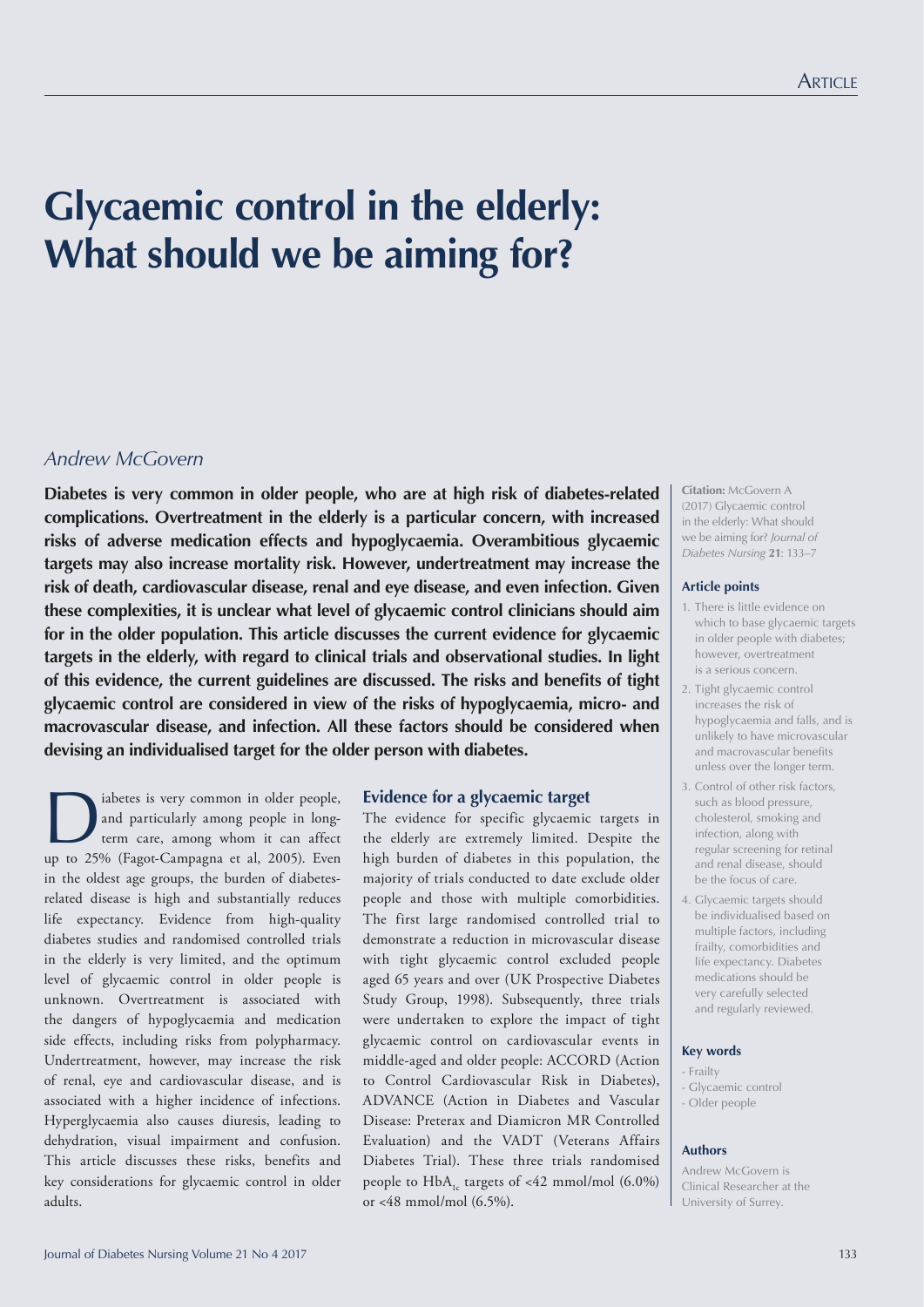#### **Page points**

- 1. Prospective and observational studies show little benefit from achieving tight glycaemic control in older people, and excessively tight control is even associated with increased mortality.
- 2. Recent guidelines emphasise the need for an individualised approach, with NICE recommending relaxation of blood glucose targets in older, frail people as well as those in end-of-life care and those for whom hypoglycaemia poses a particularly high risk.
- 3. The ADA and EASD recommend relaxing glycaemic targets to 58–64 mmol/mol (7.5–8.0%) in older people, and transitioning to even higher targets as age and vulnerability increase.

The ACCORD trial was terminated early owing to an excess risk of death in the intensive control group (Gerstein et al, 2008). This was predominantly in participants aged under 65 years. Whilst the increased risk was not demonstrated in the over-65s, there were more medication side effects and hypoglycaemic episodes in this older group (Miller et al, 2010). The ADVANCE trial and VADT both found no overall differences in the rates of cardiovascular events or death (Patel et al, 2008; Duckworth et al, 2009). These trials, therefore, show no benefit, and an increased risk of side effects, from very tight control in older people.

However, observational data suggest that even aiming for the more modest target of <48 mmol/mol (6.5%), used as the less intensive treatment group in these studies, is harmful. A large observational study using the UK General Practice Research Database of 47 970 people with type 2 diabetes aged ≥50 years found a U-shaped relationship between  $HbA_{1c}$  and all-cause mortality: both high and low  $HbA_1$ . were associated with increased mortality (Currie et al, 2010). The lowest risk of death was in those with an  $HbA_{1c}$  around 58 mmol/mol (7.5%). Another observational study of 71 092 people with type 2 diabetes aged ≥60 years, in California, demonstrated a similar U-shaped association between  $HbA_{1c}$  and mortality (Huang et al, 2011). This study also investigated the relationship between  $HbA_{1c}$  and diabetes complications in the older population. The authors found that increasing HbA<sub>12</sub> was associated with an increased risk of microvascular and cardiovascular events, with the lowest risk in those with an  $HbA_1$ . <42 mmol/mol (6.0%).

The limitations of these observational studies should be highlighted. It is possible that some additional factor other than glucose control was responsible for the apparent relationship between low  $HbA_{1c}$  and mortality. Lower  $HbA_{1c}$  levels may be associated with poor nutritional status and other factors that are also risk factors for mortality. Additionally, in most cases, current  $HbA_1$  is a reasonable indicator of glucose control over a number of years, and the observed associations may be a result of long-term glycaemic trends. If this is the case, the excess risk will not be amenable to intervention with glucose-lowering medications.

## **Current recommendations**

A wide range of  $HbA<sub>1c</sub>$  targets have been recommended for the elderly: 53–64 mmol/mol (7.0–8.0%; Sinclair, 2011), 64–69 mmol/mol (8.0– 8.5%; Kirkman et al, 2012), and even up to 75 mmol/mol (9.0%; Mallery et al, 2013). However, as discussed earlier, the evidence base for these recommendations is very limited.

In recent years, guidelines have shifted towards a more individualised approach to setting glycaemic targets. Recommendations in both the NICE (2015) guideline and the American Diabetes Association/European Association for the Study of Diabetes (ADA/EASD) joint position statement on hyperglycaemia management (Inzucchi et al, 2012) include specific recommendations for older adults with type 2 diabetes.

The ADA/EASD joint position statement recommends that:

*"…glycemic targets for elderly with long-standing or more complicated disease should be less ambitious than for the younger, healthier individuals. If lower targets cannot be achieved with simple interventions, an HbA<sub>1c</sub> of <7.5–8.0% may be acceptable, transitioning upward as age increases and capacity for self-care, cognitive, psychological and economic status, and support systems decline."*

## NICE do not provide any specific targets in their recommendations for the elderly:

*"Consider relaxing the target HbA<sub>1c</sub> level on a case-by-case basis, with particular consideration for people who are older or frail, for adults with type 2 diabetes:*

- *• who are unlikely to achieve longer-term risk-reduction benefits, for example, people with a reduced life expectancy*
- *• for whom tight blood glucose control poses a high risk of the consequences of hypoglycaemia, for example, people who are at risk of falling*

 $[...]$ 

*• for whom intensive management would not be appropriate, for example, people with significant comorbidities."*

## **Hypoglycaemia**

Hypoglycaemic episodes are extremely common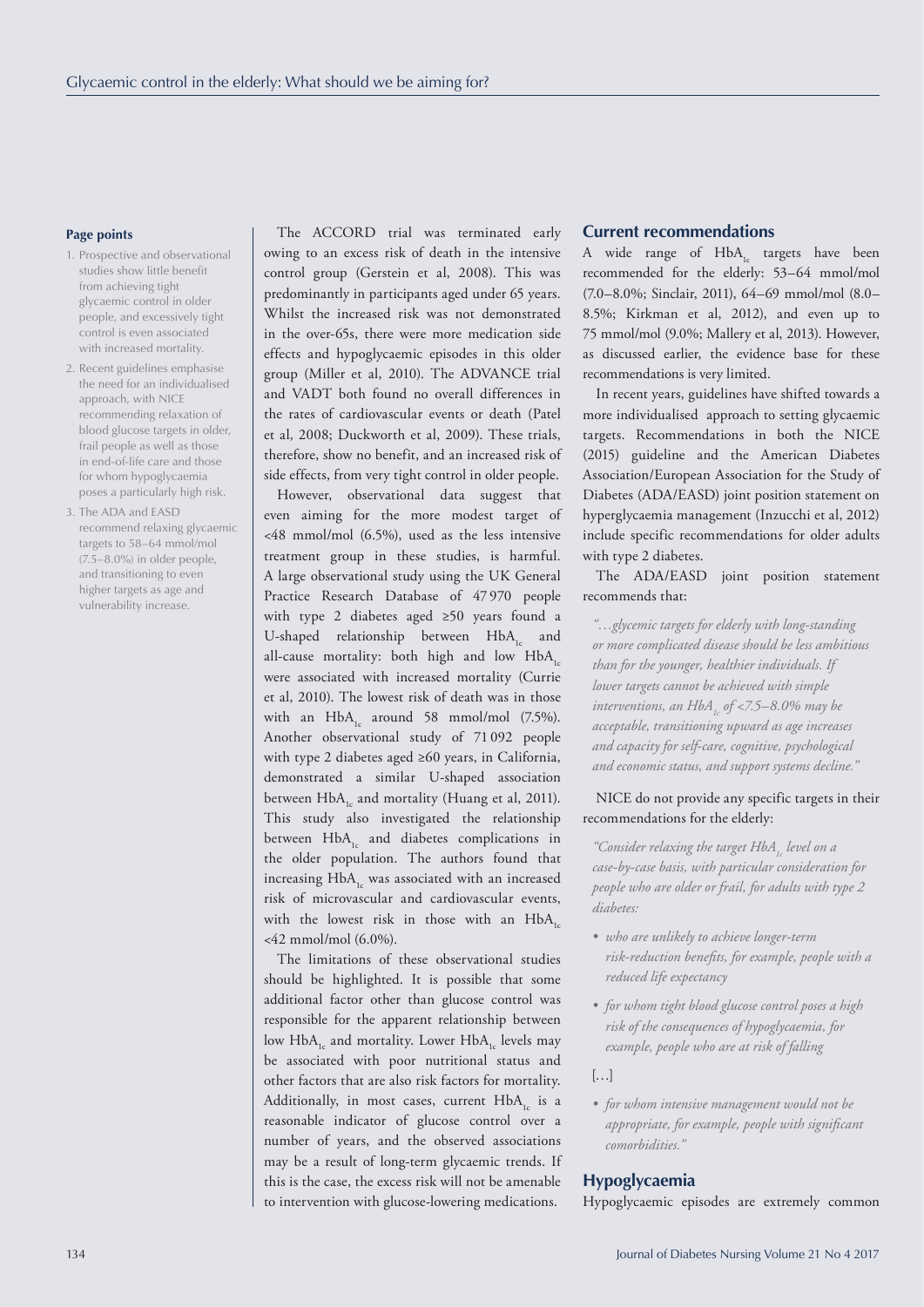in older people with diabetes; in one study of people aged ≥80 years with type 2 diabetes who were admitted to hospital, severe hypoglycaemia (requiring intravenous glucose) occurred in around 25% (Greco and Angileri, 2004). In older people, hypoglycaemic symptoms also tend to be more related to the impact of low glucose levels on neurons (e.g. confusion, dizziness) rather than the release of adrenaline and related hormones that occurs in younger people (e.g. sweating, tremor, palpitations). This may limit the ability of the older person to self-treat or to communicate the need for treatment to others. Hypoglycaemia can also lead to falls and loss of confidence in the elderly. Furthermore, it may worsen cognitive impairment, particularly if recurrent. The risks of hypoglycaemia are of particular concern in those who live alone, in whom a single episode can be fatal.

For these reasons, hypoglycaemia avoidance is critical in the elderly. Hypoglycaemia is also more common in those with polypharmacy, renal and liver impairment, and excessive alcohol intake. Careful questioning about hypoglycaemic events and assessment of risk factors for hypoglycaemia are an important part of the diabetes assessment in the elderly. In those with the highest risk, medications that have the highest predisposition for hypoglycaemia should be avoided and glycaemic targets relaxed.

## **Microvascular disease**

The elderly are at higher risk of eye disease, renal impairment and neuropathy. Age over 80 years is also the strongest population-level predictor of falls and fractures (Rafiq et al, 2014), and poor vision and neuropathy both compound this risk. Early identification and treatment of these microvascular complications are, therefore, particularly important in this population.

As well as diabetic retinopathy, older people are at high risk of glaucoma, cataracts and agerelated macular degeneration. This means the benefit of an annual complete eye examination is probably greater in this group than in younger people with diabetes, as these comorbid conditions can also be recognised and treated early. Poor vision can also lead to difficulties with medication use, particularly with injectable therapies, and

difficulty reading blood glucose meters. Vigilance is needed to identify these factors.

Similarly, annual screening for renal impairment is of high importance in the elderly, and regular review of all diabetes medications in those with renal impairment is mandatory. Preventing progression of renal impairment with angiotensinconverting enzyme inhibitors or angiotensin receptor blockers is likely to be of benefit in those with a life expectancy of more than a few years.

The prevalence of diabetic neuropathy is over 50% in the elderly (Young et al, 1993). Foot care is key to preventing the development of ulcers and subsequent infections and amputations in any person with diabetes. This should not be neglected in the elderly population.

Functional decline may limit older people's ability to attend for screening. Every clinical encounter should be considered as an opportunity to screen for microvascular disease and its impact. As already discussed, there is little evidence for the benefit of tight glycaemic control in the elderly and there are no agreed glycaemic targets for those with established microvascular disease. Ensuring regular screening and careful consideration and management of complications when they arise is probably more important than focusing on tight glycaemic control.

## **Cardiovascular disease**

Cardiovascular disease is a major cause of death and morbidity in the elderly and, therefore, it is important to consider. However, the cardiovascular benefits from glucose lowering are small and may only occur up to a decade after improvements in glucose control (Holman et al, 2008). Thus, it is unlikely that clinically relevant cardiovascular risk reduction can be achieved though glycaemic control in the elderly. Other cardiovascular risk factors, such as blood pressure, cholesterol and smoking, should be the focus of care, in preference over glycaemic control, in this high-risk group.

### **Infection risk**

The impact of glycaemic control on infection risk is a somewhat neglected topic in both research and clinical practice. A slowly growing body of evidence from randomised controlled trials and observational studies suggests that hyperglycaemia

#### **Page points**

- 1. Hypoglycaemia is of particular concern in older people. It is more common in those with polypharmacy, renal and liver impairment, and excessive alcohol intake.
- 2. Careful assessment of hypoglycaemia risk is important, and antidiabetes therapy may need to be changed or reduced in those at high risk.
- 3. Annual eye examinations can be particularly beneficial in older people, and foot care is crucial to prevent ulceration, especially given the high rate of neuropathy in this population.
- 4. Annual screening for renal disease is also important, along with review of medications that may be affected by renal impairment.
- 5. Tight glycaemic control is unlikely to improve cardiovascular risk unless over the long term; therefore, other risk factors, such as blood pressure, cholesterol and smoking, should be the focus of care.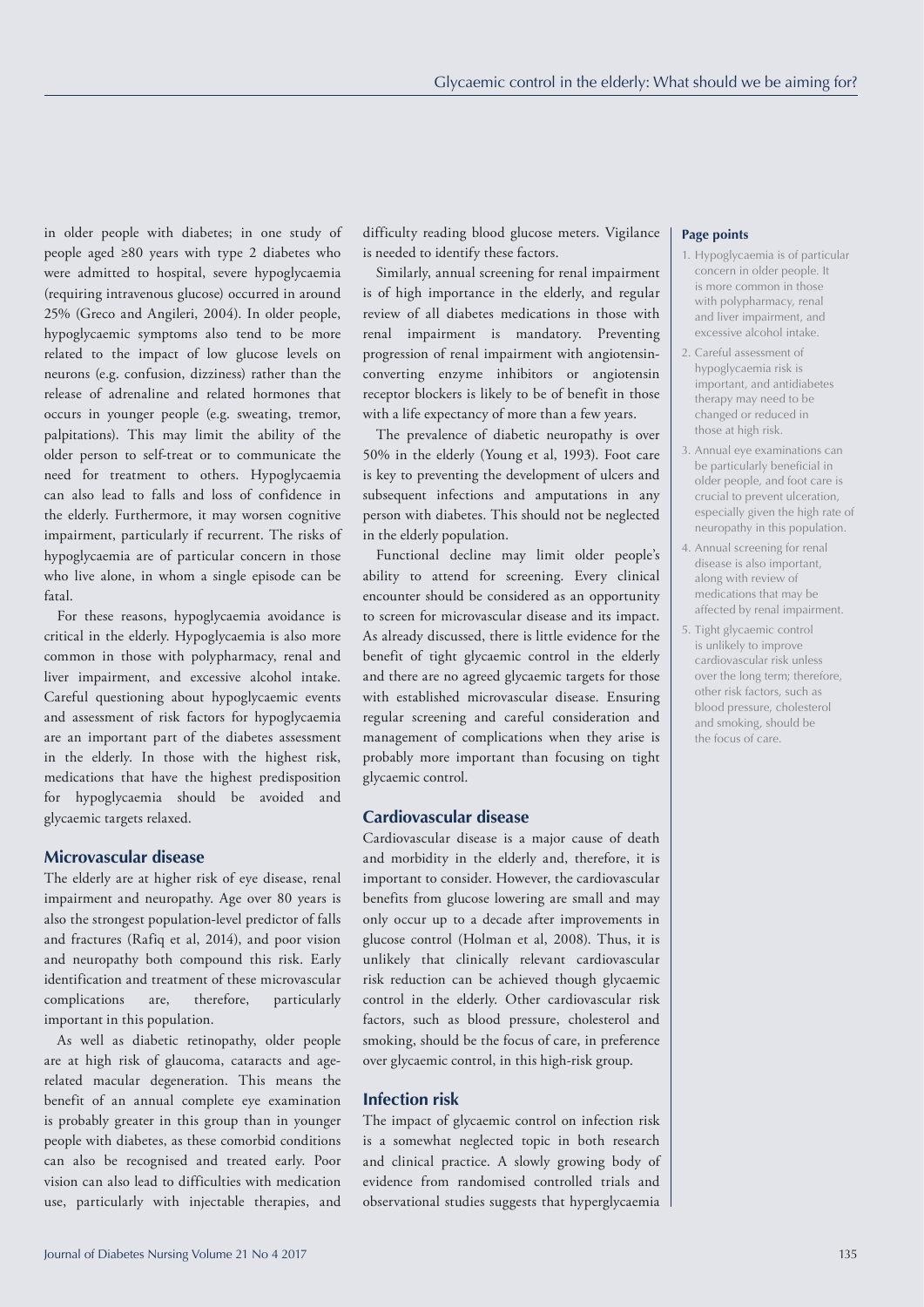#### **Page points**

- 1. Although relaxed glycaemic control reduces the risk of hypoglycaemia and falls, it is also associated with an increased risk of infection. Therefore, caution and regular follow-up is needed when relaxing glucose targets in those at highest risk of infection.
- 2. Clinicians should follow the "start low and go slow" maxim when prescribing diabetes medication for older people. Regular medication reviews are essential.

is associated with increased risk of a wide range of infections, including meningitis, pneumonia, urinary tract infections, cellulitis, infected diabetic foot, bone and joint infections, and fungal infections (Pearson-Stuttard et al, 2016). People with diabetes are at increased risk of death from pneumonia and other infectious diseases (Seshasai et al, 2011), and the elderly are especially vulnerable.

A recent retrospective, observational study of 19 456 people with diabetes aged ≥65 years (mean age, 75.3 years) assessed the association between glycaemic control and the risk of three clinically important infections: pneumonia, urinary tract infections and skin infections, including cellulitis (McGovern et al, 2016). The incidence of these infections was assessed using GP records over a one-year period after stratifying for the most recent  $HbA<sub>1c</sub>$  reading. The risk of all three infection types was found to be increased in those with an  $HbA_{1}$ >69 mmol/mol (8.5%). No significant increase in risk was identified below this HbA<sub>12</sub> threshold, although there was a trend towards higher infection rates (*Figure 1*). Of particular concern

was the increased risk of pneumonia in those with the poorest control: approximately double that of people with good glycaemic control.

More research is needed before these results are translated into clinical recommendations, but the findings do suggest that caution should be exercised when considering relaxing glycaemic targets in those most vulnerable to infection.

#### **Use of specific agents**

Diabetes medication needs to be carefully considered in the elderly, in view of the risks of hypoglycaemia, falls, fractures, renal impairment, infections and heart failure. The major considerations for the different drug classes in this patient group are outlined in *Table 1*. Drug metabolism in the elderly is often slower; therefore, as with all medications in the elderly, the axiom of "start low and go slow" should always be borne in mind (Kezerle et al, 2014). Regular medication reviews to minimise polypharmacy and ensure there are no difficulties in taking medications, as well as reviews of adverse effects, are mandatory in this group.



*Figure 1. Infection rates in older adults stratified by glycaemic control. The lowest infection rates occur in those with the best glycaemic control (blue) and the highest rates in those with the worst control (red). Data from McGovern et al (2016).*